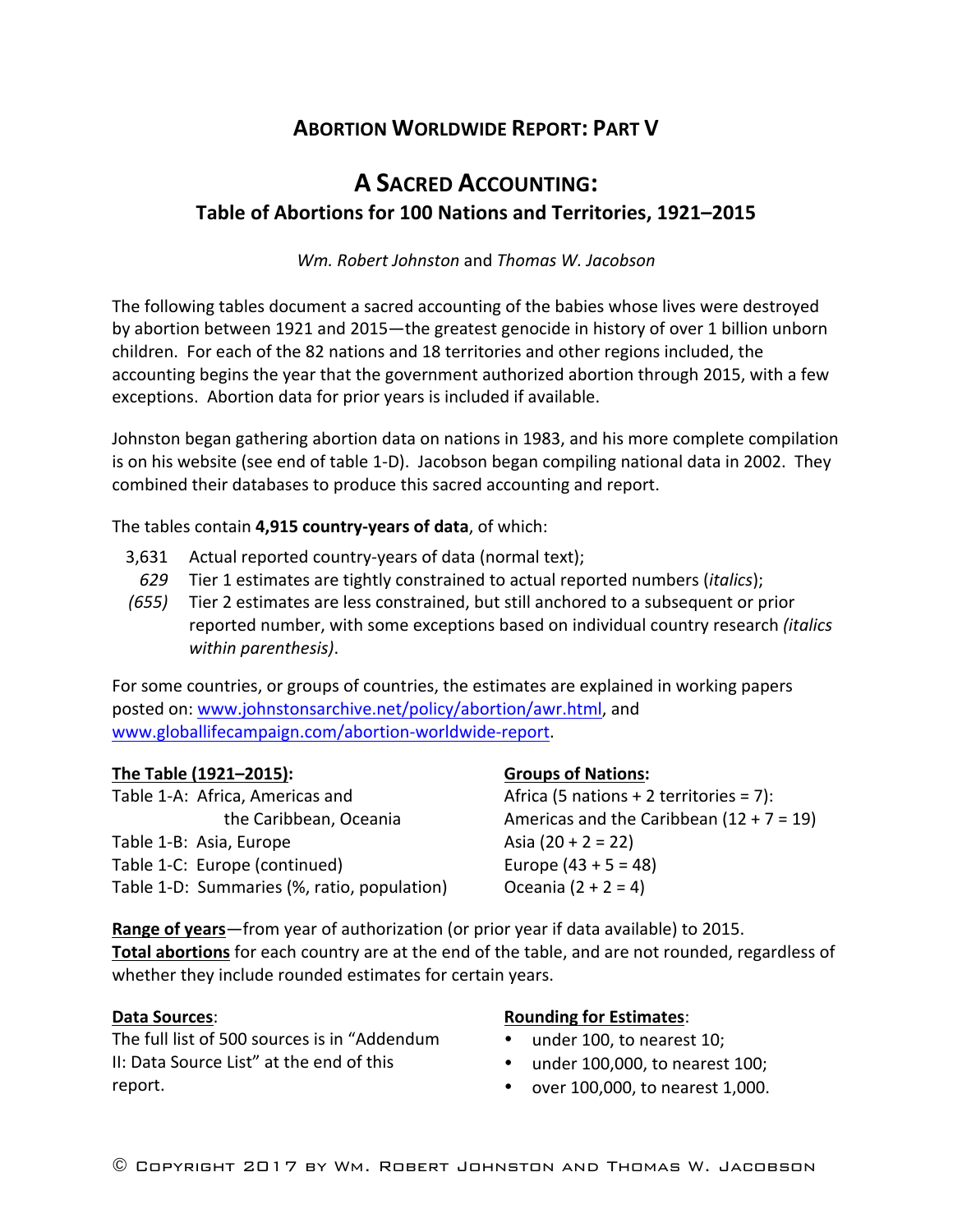Sacred Accounting of Abortions Worldwide: 1921-2015

| <b>Africa</b>  | <b>Year Range</b> | 1921 | 1922 | 1923 | 1924 | 1925 | 1926 | 1927 | 1928 | 1929 |
|----------------|-------------------|------|------|------|------|------|------|------|------|------|
| Burundi        | 1981-2015         |      |      |      |      |      |      |      |      |      |
| Comoros        | 1982-2015         |      |      |      |      |      |      |      |      |      |
| Mayotte        | 1992-2015         |      |      |      |      |      |      |      |      |      |
| Réunion        | 1976-2015         |      |      |      |      |      |      |      |      |      |
| Seychelles     | 1981-2015         |      |      |      |      |      |      |      |      |      |
| South Africa   | 1981-2015         |      |      |      |      |      |      |      |      |      |
| Tunisia        | 1975-2015         |      |      |      |      |      |      |      |      |      |
| <b>Totals:</b> |                   |      |      |      |      |      |      |      |      |      |

| <b>Americans and</b>             | <b>Year Range</b> | 1921 | 1922 | 1923 | 1924 | 1925 | 1926           | 1927 | 1928 | 1929 |
|----------------------------------|-------------------|------|------|------|------|------|----------------|------|------|------|
| the Caribbean                    |                   |      |      |      |      |      |                |      |      |      |
| <b>Barbados</b>                  | 1983-2015         |      |      |      |      |      |                |      |      |      |
| <b>Belize</b>                    | 1980-2015         |      |      |      |      |      |                |      |      |      |
| Bermuda                          | 1983-2015         |      |      |      |      |      |                |      |      |      |
| Canada                           | 1969-2015         |      |      |      |      |      |                |      |      |      |
| Chile                            | 1986-1991         |      |      |      |      |      |                |      |      |      |
| Costa Rica                       | 1970-2015         |      |      |      |      |      |                |      |      |      |
| Cuba <sup>2</sup>                | 1965-2015         |      |      |      |      |      |                |      |      |      |
| Dominican Republic               | 1995-2015         |      |      |      |      |      |                |      |      |      |
| French Guiana                    | 1984-2015         |      |      |      |      |      |                |      |      |      |
| Greenland                        | 1967-2015         |      |      |      |      |      |                |      |      |      |
| Guadeloupe                       | 1976-2015         |      |      |      |      |      |                |      |      |      |
| Guyana                           | 1970-2015         |      |      |      |      |      |                |      |      |      |
| Martinique                       | 1976-2015         |      |      |      |      |      |                |      |      |      |
| Mexico                           | 1995-2015         |      |      |      |      |      |                |      |      |      |
| Panama                           | 1972-2015         |      |      |      |      |      |                |      |      |      |
| Puerto Rico                      | 1973-2015         |      |      |      |      |      |                |      |      |      |
| Trinidad and Tobago <sup>2</sup> | 1991-2004         |      |      |      |      |      |                |      |      |      |
| Turks and Caicos Is.             | 1996-2015         |      |      |      |      |      |                |      |      |      |
| <b>United States</b>             | 1926-2015         |      |      |      |      |      | $\overline{2}$ | (10) | (20) | (30) |
| Totals:                          |                   |      |      |      |      |      | $\mathbf{2}$   | (10) | (20) | (30) |

| <b>Oceania</b>            | <b>Year Range</b> | 1921 | 1922 | 1923 | 1924 | 1925 | 1926 | 1927 | 1928 | 1929 |
|---------------------------|-------------------|------|------|------|------|------|------|------|------|------|
| Australia <sup>1, 2</sup> | 19312015          |      |      |      |      |      |      |      |      |      |
| Guam                      | 1993-2015         |      |      |      |      |      |      |      |      |      |
| New Caledonia             | 1997-2015         |      |      |      |      |      |      |      |      |      |
| New Zealand               | 1964-2015         |      |      |      |      |      |      |      |      |      |
| <b>Totals:</b>            |                   |      |      |      |      |      |      |      |      |      |

© Copyright 2017 by Wm. Robert Johnston and Thomas W. Jacobson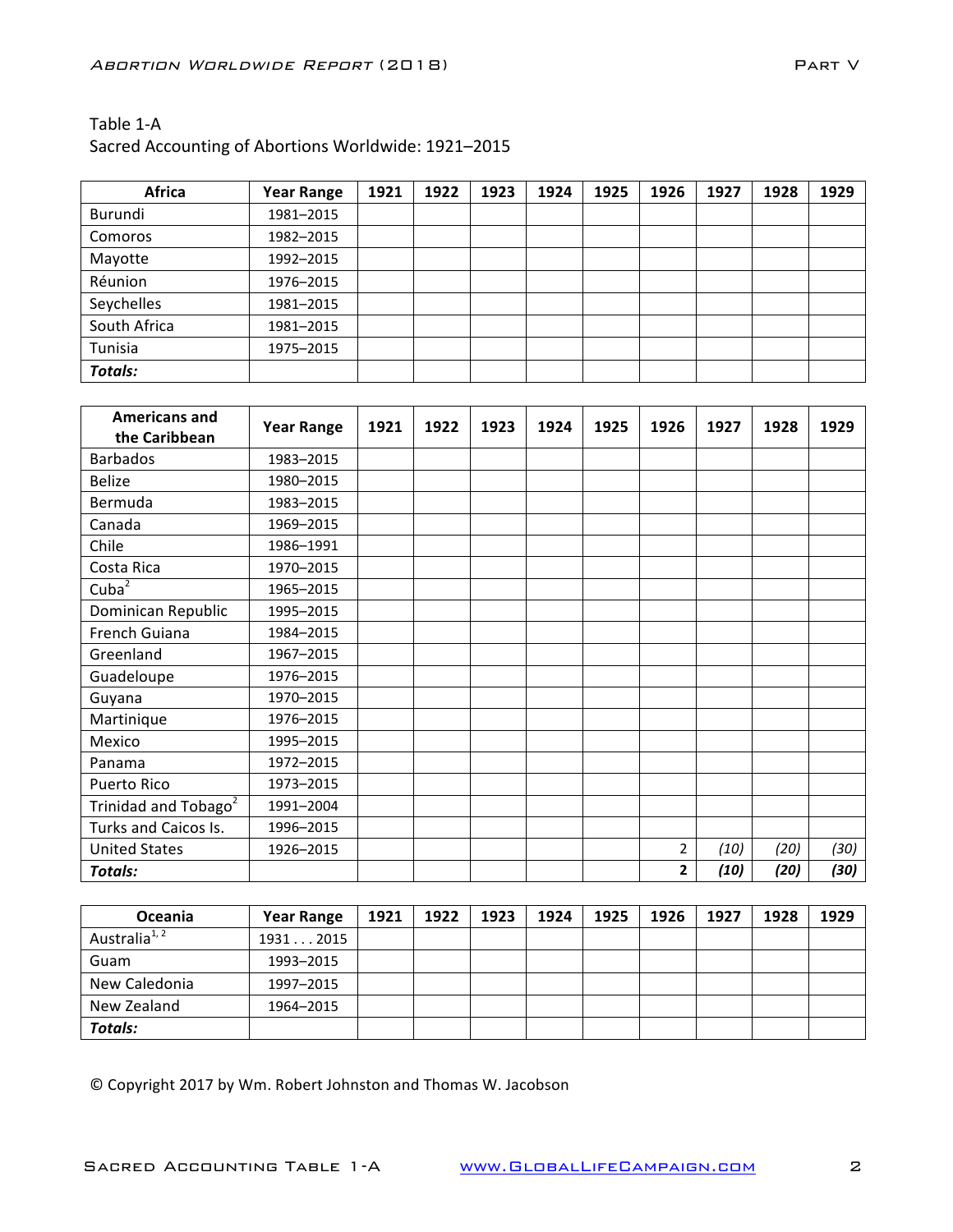#### Sacred Accounting of Abortions Worldwide: 1921-2015

| <b>Africa</b>  | 1930 | 1931 | 1932 | 1933 | 1934 | 1935 | 1936 | 1937 | 1938 | 1939 |
|----------------|------|------|------|------|------|------|------|------|------|------|
| Burundi        |      |      |      |      |      |      |      |      |      |      |
| Comoros        |      |      |      |      |      |      |      |      |      |      |
| Mayotte        |      |      |      |      |      |      |      |      |      |      |
| Réunion        |      |      |      |      |      |      |      |      |      |      |
| Seychelles     |      |      |      |      |      |      |      |      |      |      |
| South Africa   |      |      |      |      |      |      |      |      |      |      |
| Tunisia        |      |      |      |      |      |      |      |      |      |      |
| <b>Totals:</b> |      |      |      |      |      |      |      |      |      |      |

| <b>Americas and the</b><br><b>CARIBBEAN</b> | 1930 | 1931 | 1932 | 1933 | 1934 | 1935 | 1936 | 1937 | 1938 | 1939 |
|---------------------------------------------|------|------|------|------|------|------|------|------|------|------|
| <b>Barbados</b>                             |      |      |      |      |      |      |      |      |      |      |
| <b>Belize</b>                               |      |      |      |      |      |      |      |      |      |      |
| Bermuda                                     |      |      |      |      |      |      |      |      |      |      |
| Canada                                      |      |      |      |      |      |      |      |      |      |      |
| Chile                                       |      |      |      |      |      |      |      |      |      |      |
| Costa Rica                                  |      |      |      |      |      |      |      |      |      |      |
| Cuba $2\overline{2}$                        |      |      |      |      |      |      |      |      |      |      |
| Dominican Republic                          |      |      |      |      |      |      |      |      |      |      |
| French Guiana                               |      |      |      |      |      |      |      |      |      |      |
| Greenland                                   |      |      |      |      |      |      |      |      |      |      |
| Guadeloupe                                  |      |      |      |      |      |      |      |      |      |      |
| Guyana                                      |      |      |      |      |      |      |      |      |      |      |
| Martinique                                  |      |      |      |      |      |      |      |      |      |      |
| Mexico                                      |      |      |      |      |      |      |      |      |      |      |
| Panama                                      |      |      |      |      |      |      |      |      |      |      |
| Puerto Rico                                 |      |      |      |      |      |      |      |      |      |      |
| Trinidad and Tobago <sup>2</sup>            |      |      |      |      |      |      |      |      |      |      |
| Turks and Caicos Is.                        |      |      |      |      |      |      |      |      |      |      |
| <b>United States</b>                        | (40) | (50) | (60) | (70) | (80) | 89   | 86   | 86   | 86   | 86   |
| Totals:                                     | 40   | 50   | 60   | 70   | 80   | 89   | 86   | 86   | 86   | 86   |

| <b>Oceania</b>            | 1930 | 1931 | 1932 | 1933 | 1934 | 1935 | 1936 | 1937 | 1938 | 1939 |
|---------------------------|------|------|------|------|------|------|------|------|------|------|
| Australia <sup>1, 2</sup> |      | 185  |      |      |      |      | 233  |      |      |      |
| Guam                      |      |      |      |      |      |      |      |      |      |      |
| New Caledonia             |      |      |      |      |      |      |      |      |      |      |
| New Zealand               |      |      |      |      |      |      |      |      |      |      |
| <b>Totals:</b>            |      | 185  |      |      |      |      | 233  |      |      |      |

1981–2015: continuous year range of data;

1931 . . . 2015: intermittent data before continuous year-by-year data.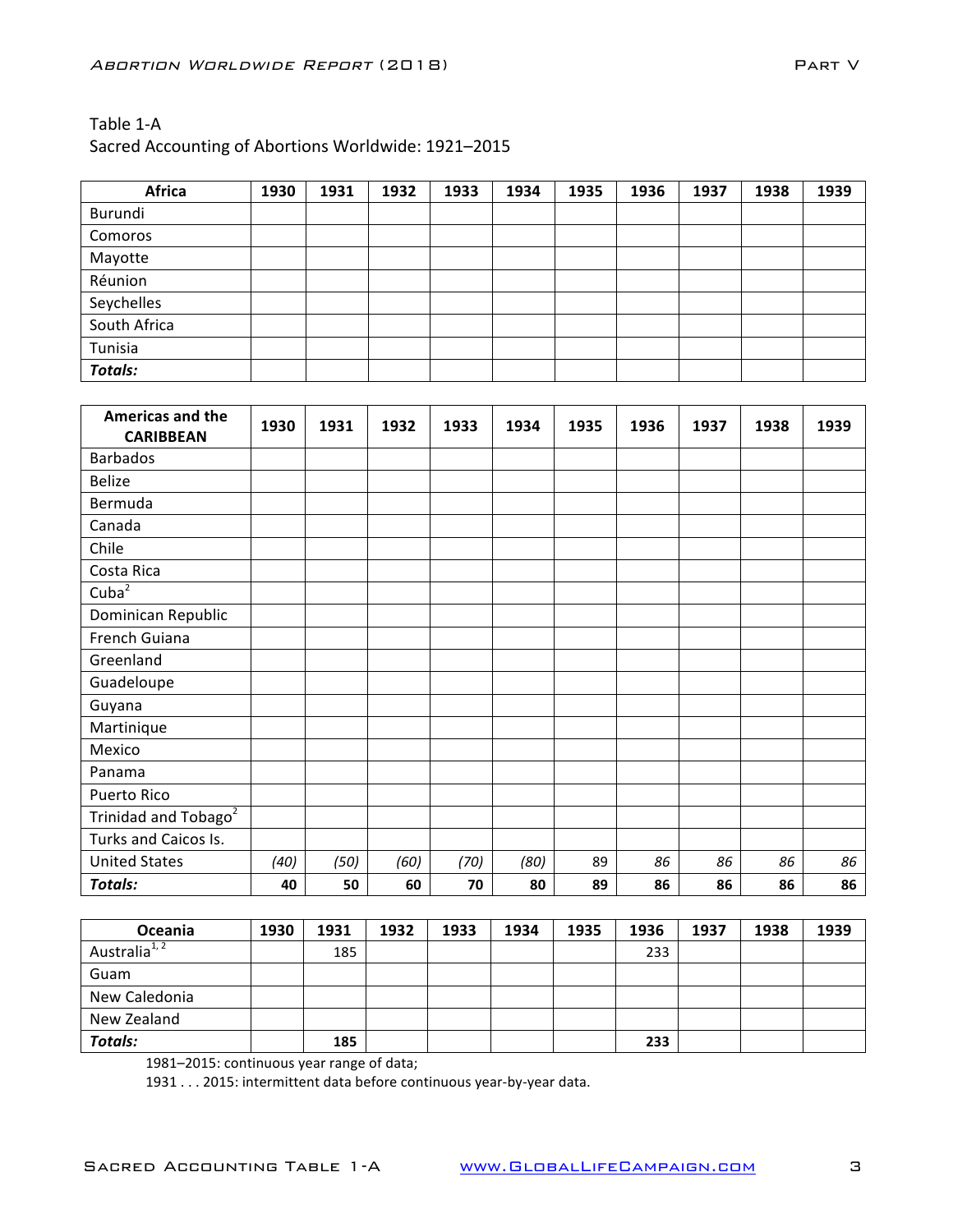| <b>Africa</b>  | 1940 | 1941 | 1942 | 1943 | 1944 | 1945 | 1946 | 1947 | 1948 | 1949 |
|----------------|------|------|------|------|------|------|------|------|------|------|
| Burundi        |      |      |      |      |      |      |      |      |      |      |
| Comoros        |      |      |      |      |      |      |      |      |      |      |
| Mayotte        |      |      |      |      |      |      |      |      |      |      |
| Réunion        |      |      |      |      |      |      |      |      |      |      |
| Seychelles     |      |      |      |      |      |      |      |      |      |      |
| South Africa   |      |      |      |      |      |      |      |      |      |      |
| Tunisia        |      |      |      |      |      |      |      |      |      |      |
| <b>Totals:</b> |      |      |      |      |      |      |      |      |      |      |

| <b>Americas and the</b>          | 1940 | 1941 | 1942 | 1943 | 1944 | 1945 | 1946 | 1947 | 1948 | 1949 |
|----------------------------------|------|------|------|------|------|------|------|------|------|------|
| Caribbean                        |      |      |      |      |      |      |      |      |      |      |
| <b>Barbados</b>                  |      |      |      |      |      |      |      |      |      |      |
| <b>Belize</b>                    |      |      |      |      |      |      |      |      |      |      |
| Bermuda                          |      |      |      |      |      |      |      |      |      |      |
| Canada                           |      |      |      |      |      |      |      |      |      |      |
| Chile                            |      |      |      |      |      |      |      |      |      |      |
| Costa Rica                       |      |      |      |      |      |      |      |      |      |      |
| Cuba $2$                         |      |      |      |      |      |      |      |      |      |      |
| Dominican Republic               |      |      |      |      |      |      |      |      |      |      |
| French Guiana                    |      |      |      |      |      |      |      |      |      |      |
| Greenland                        |      |      |      |      |      |      |      |      |      |      |
| Guadeloupe                       |      |      |      |      |      |      |      |      |      |      |
| Guyana                           |      |      |      |      |      |      |      |      |      |      |
| Martinique                       |      |      |      |      |      |      |      |      |      |      |
| Mexico                           |      |      |      |      |      |      |      |      |      |      |
| Panama                           |      |      |      |      |      |      |      |      |      |      |
| Puerto Rico                      |      |      |      |      |      |      |      |      |      |      |
| Trinidad and Tobago <sup>2</sup> |      |      |      |      |      |      |      |      |      |      |
| Turks and Caicos Is.             |      |      |      |      |      |      |      |      |      |      |
| <b>United States</b>             | 71   | 49   | 58   | 697  | 706  | 704  | 819  | 749  | 700  | 675  |
| <b>Totals:</b>                   | 71   | 49   | 58   | 697  | 706  | 704  | 819  | 749  | 700  | 675  |

| <b>Oceania</b>            | 1940 | 1941 | 1942 | 1943 | 1944 | 1945 | 1946 | 1947 | 1948 | 1949 |
|---------------------------|------|------|------|------|------|------|------|------|------|------|
| Australia <sup>1, 2</sup> |      | 125  |      |      |      |      |      |      |      |      |
| Guam                      |      |      |      |      |      |      |      |      |      |      |
| New Caledonia             |      |      |      |      |      |      |      |      |      |      |
| New Zealand               |      |      |      |      |      |      |      |      |      |      |
| <b>Totals:</b>            |      | 125  |      |      |      |      |      |      |      |      |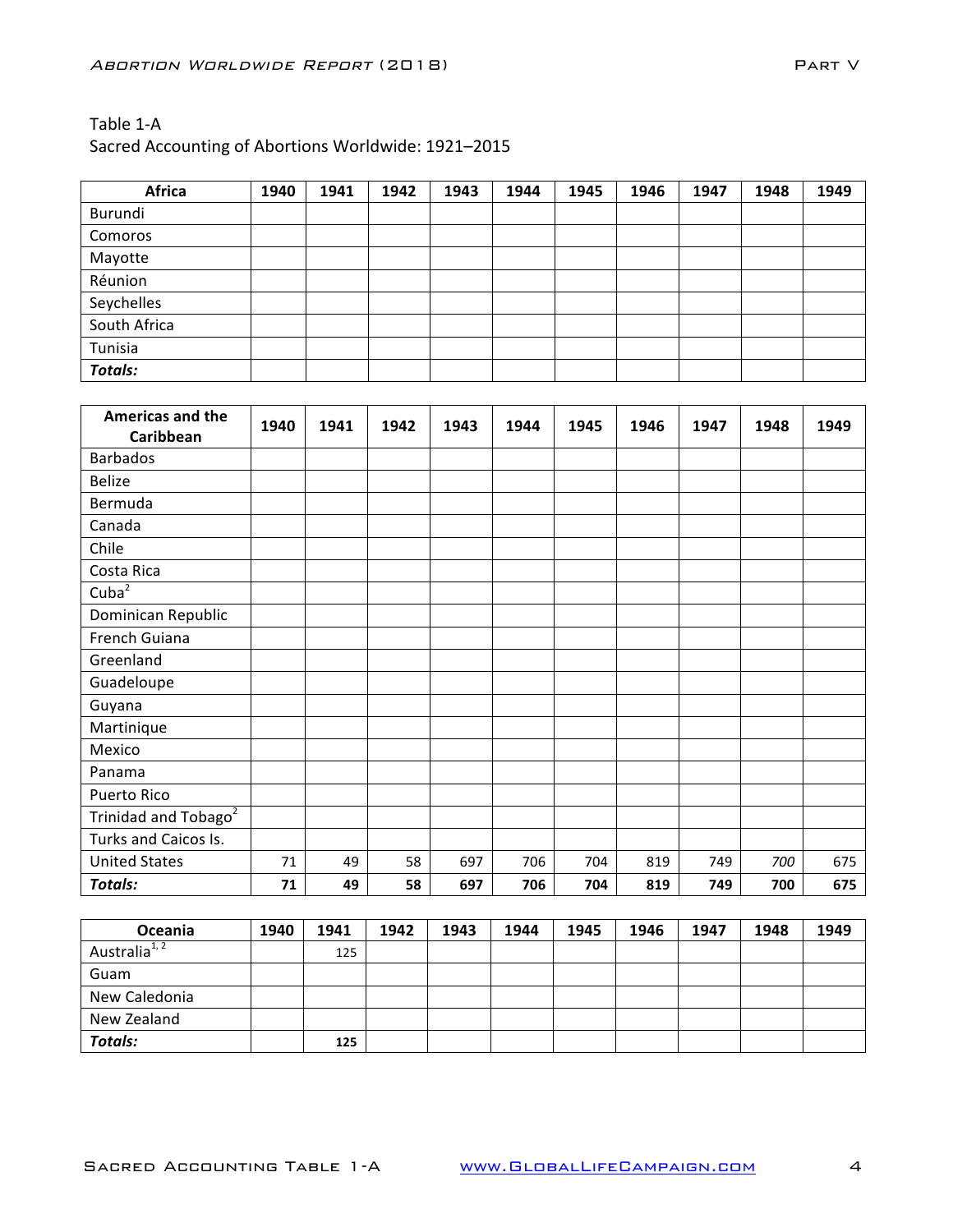| Table 1-A                                           |
|-----------------------------------------------------|
| Sacred Accounting of Abortions Worldwide: 1921-2015 |

| Africa         | 1950 | 1951 | 1952 | 1953 | 1954 | 1955 | 1956 | 1957 | 1958 | 1959 |
|----------------|------|------|------|------|------|------|------|------|------|------|
| Burundi        |      |      |      |      |      |      |      |      |      |      |
| Comoros        |      |      |      |      |      |      |      |      |      |      |
| Mayotte        |      |      |      |      |      |      |      |      |      |      |
| Réunion        |      |      |      |      |      |      |      |      |      |      |
| Seychelles     |      |      |      |      |      |      |      |      |      |      |
| South Africa   |      |      |      |      |      |      |      |      |      |      |
| Tunisia        |      |      |      |      |      |      |      |      |      |      |
| <b>Totals:</b> |      |      |      |      |      |      |      |      |      |      |

| <b>Americas and the</b><br>Caribbean | 1950 | 1951 | 1952 | 1953 | 1954 | 1955 | 1956 | 1957 | 1958 | 1959 |
|--------------------------------------|------|------|------|------|------|------|------|------|------|------|
| <b>Barbados</b>                      |      |      |      |      |      |      |      |      |      |      |
| <b>Belize</b>                        |      |      |      |      |      |      |      |      |      |      |
| Bermuda                              |      |      |      |      |      |      |      |      |      |      |
| Canada                               |      |      |      |      |      |      |      |      |      |      |
| Chile                                |      |      |      |      |      |      |      |      |      |      |
| Costa Rica                           |      |      |      |      |      |      |      |      |      |      |
| Cuba $\overline{2}$                  |      |      |      |      |      |      |      |      |      |      |
| Dominican Republic                   |      |      |      |      |      |      |      |      |      |      |
| French Guiana                        |      |      |      |      |      |      |      |      |      |      |
| Greenland                            |      |      |      |      |      |      |      |      |      |      |
| Guadeloupe                           |      |      |      |      |      |      |      |      |      |      |
| Guyana                               |      |      |      |      |      |      |      |      |      |      |
| Martinique                           |      |      |      |      |      |      |      |      |      |      |
| Mexico                               |      |      |      |      |      |      |      |      |      |      |
| Panama                               |      |      |      |      |      |      |      |      |      |      |
| Puerto Rico                          |      |      |      |      |      |      |      |      |      |      |
| Trinidad and Tobago <sup>2</sup>     |      |      |      |      |      |      |      |      |      |      |
| Turks and Caicos Is.                 |      |      |      |      |      |      |      |      |      |      |
| <b>United States</b>                 | 680  | 679  | 551  | 490  | 440  | 328  | 337  | 336  | 345  | 357  |
| <b>Totals:</b>                       | 680  | 679  | 551  | 490  | 440  | 328  | 337  | 336  | 345  | 357  |

| Oceania                   | 1950 | 1951 | 1952 | 1953 | 1954 | 1955 | 1956 | 1957 | 1958 | 1959 |
|---------------------------|------|------|------|------|------|------|------|------|------|------|
| Australia <sup>1, 2</sup> |      | 36   |      |      |      |      |      |      |      |      |
| Guam                      |      |      |      |      |      |      |      |      |      |      |
| New Caledonia             |      |      |      |      |      |      |      |      |      |      |
| New Zealand               |      |      |      |      |      |      |      |      |      |      |
| Totals:                   |      | 36   |      |      |      |      |      |      |      |      |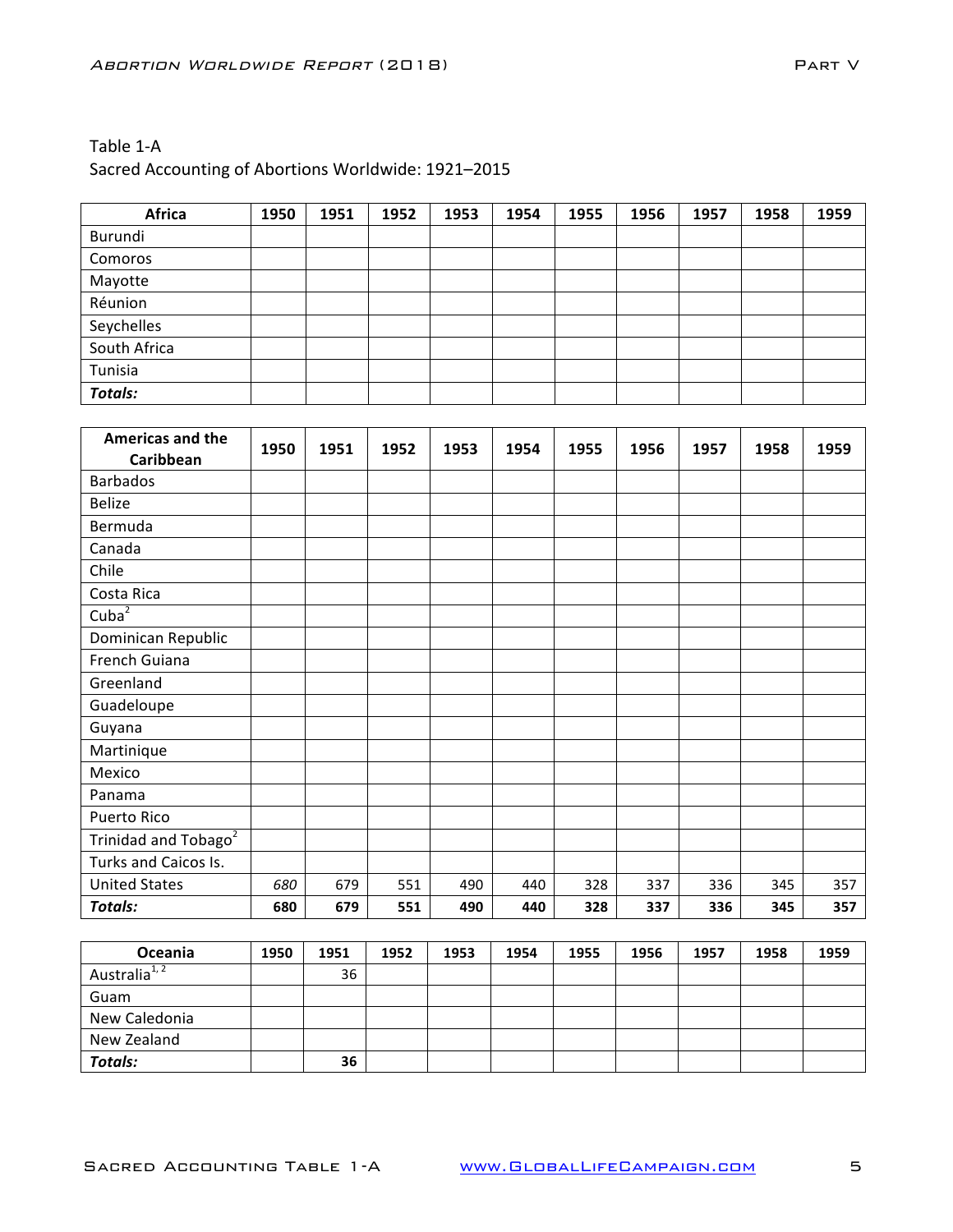| Africa         | 1960 | 1961 | 1962 | 1963 | 1964 | 1965 | 1966  | 1967  | 1968  | 1969  |
|----------------|------|------|------|------|------|------|-------|-------|-------|-------|
| Burundi        |      |      |      |      |      |      |       |       |       |       |
| Comoros        |      |      |      |      |      |      |       |       |       |       |
| Mayotte        |      |      |      |      |      |      |       |       |       |       |
| Réunion        |      |      |      |      |      |      |       |       |       |       |
| Seychelles     |      |      |      |      |      |      |       |       |       |       |
| South Africa   |      |      |      |      |      |      |       |       |       |       |
| Tunisia        |      |      |      |      |      | 342  | 1,396 | 1,331 | 2,246 | 2,860 |
| <b>Totals:</b> |      |      |      |      |      | 342  | 1,396 | 1,331 | 2,246 | 2,860 |

| <b>Americas and the</b><br>Caribbean | 1960 | 1961 | 1962 | 1963 | 1964 | 1965     | 1966     | 1967     | 1968    | 1969    |
|--------------------------------------|------|------|------|------|------|----------|----------|----------|---------|---------|
| <b>Barbados</b>                      |      |      |      |      |      |          |          |          |         |         |
| <b>Belize</b>                        |      |      |      |      |      |          |          |          |         |         |
| Bermuda                              |      |      |      |      |      |          |          |          |         |         |
| Canada                               |      |      |      |      |      |          |          |          |         | 2,000   |
| Chile                                |      |      |      |      |      |          |          |          |         |         |
| Costa Rica                           |      |      |      |      |      |          |          |          |         |         |
| Cuba $2$                             |      |      |      |      |      | (29,000) | (58,000) | (86,000) | 115,333 | 140,920 |
| Dominican Republic                   |      |      |      |      |      |          |          |          |         |         |
| French Guiana                        |      |      |      |      |      |          |          |          |         |         |
| Greenland                            |      |      |      |      |      |          |          | 106      | 84      | 95      |
| Guadeloupe                           |      |      |      |      |      |          |          |          |         |         |
| Guyana                               |      |      |      |      |      |          |          |          |         |         |
| Martinique                           |      |      |      |      |      |          |          |          |         |         |
| Mexico                               |      |      |      |      |      |          |          |          |         |         |
| Panama                               |      |      |      |      |      |          |          |          |         |         |
| Puerto Rico                          |      |      |      |      |      |          |          |          |         |         |
| Trinidad and Tobago <sup>2</sup>     |      |      |      |      |      |          |          |          |         |         |
| Turks and Caicos Is.                 |      |      |      |      |      |          |          |          |         |         |
| <b>United States</b>                 | 290  | 290  | 290  | 390  | 823  | 794      | 1,028    | 2,061    | 6,211   | 27,512  |
| <b>Totals:</b>                       | 290  | 290  | 290  | 390  | 823  | 29,794   | 59,028   | 88,167   | 121,628 | 170,527 |

| Oceania                   | 1960 | 1961 | 1962 | 1963 | 1964 | 1965 | 1966 | 1967 | 1968 | 1969 |
|---------------------------|------|------|------|------|------|------|------|------|------|------|
| Australia <sup>1, 2</sup> |      | 24   |      |      |      |      |      |      |      |      |
| Guam                      |      |      |      |      |      |      |      |      |      |      |
| New Caledonia             |      |      |      |      |      |      |      |      |      |      |
| New Zealand               |      |      |      |      | 76   | 58   | 70   | 95   | 128  | 211  |
| <b>Totals:</b>            |      | 24   |      |      | 76   | 58   | 70   | 95   | 128  | 211  |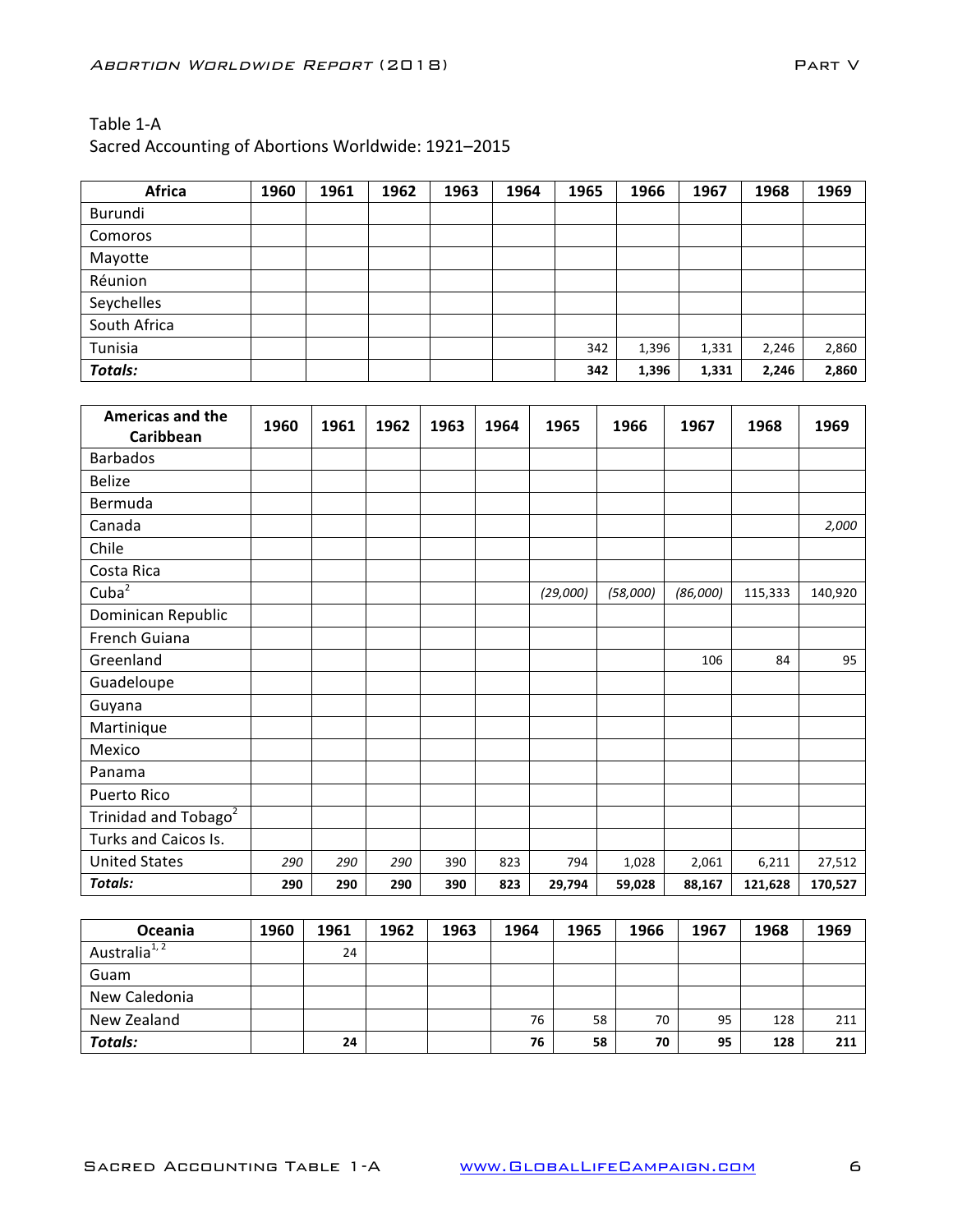| Africa       | 1970  | 1971  | 1972  | 1973  | 1974   | 1975   | 1976   | 1977   | 1978   | 1979   |
|--------------|-------|-------|-------|-------|--------|--------|--------|--------|--------|--------|
| Burundi      |       |       |       |       |        |        |        |        |        |        |
| Comoros      |       |       |       |       |        |        |        |        |        |        |
| Mayotte      |       |       |       |       |        |        |        |        |        |        |
| Réunion      |       |       |       |       |        |        | 2,382  | 3,214  | 3,691  | 3,828  |
| Seychelles   |       |       |       |       |        |        |        |        |        |        |
| South Africa |       |       |       |       |        | 570    | 625    | 539    | 541    | 423    |
| Tunisia      | 2,705 | 3,197 | 4,621 | 6,547 | 12,427 | 16,000 | 20,341 | 21,162 | 20,999 | 19,248 |
| Totals:      | 2,705 | 3,197 | 4,621 | 6,547 | 12,427 | 16,570 | 23,348 | 24,915 | 25,231 | 23,499 |

| <b>Americas and the</b>          | 1970    | 1971    | 1972    | 1973    | 1974    | 1975      | 1976      | 1977      | 1978                                                                  | 1979      |
|----------------------------------|---------|---------|---------|---------|---------|-----------|-----------|-----------|-----------------------------------------------------------------------|-----------|
| Caribbean                        |         |         |         |         |         |           |           |           |                                                                       |           |
| <b>Barbados</b>                  |         |         |         |         |         |           |           |           |                                                                       |           |
| <b>Belize</b>                    |         |         |         |         |         |           |           |           |                                                                       |           |
| Bermuda                          |         |         |         |         |         |           |           |           |                                                                       |           |
| Canada                           | 11,200  | 30,949  | 38,905  | 43,245  | 48,198  | 49,390    | 54,536    | 57,620    | 64,969                                                                | 68,764    |
| Chile                            |         |         |         |         |         |           |           |           |                                                                       |           |
| Costa Rica                       | (100)   | (200)   | (300)   | (400)   | (600)   | (800)     | (1,000)   | (1,200)   | (1,400)                                                               | (1,600)   |
| Cuba <sup>2</sup>                | 155,491 | 157,271 | 168,157 | 176,245 | 198,972 | 193,127   | 183,493   | 176,123   | 165,271                                                               | 157,641   |
| Dominican Republic               |         |         |         |         |         |           |           |           |                                                                       |           |
| French Guiana                    |         |         |         |         |         |           |           |           |                                                                       |           |
| Greenland                        | 138     | 152     | 200     | 248     | 336     | 381       | 359       | 388       | 379                                                                   | 450       |
| Guadeloupe                       |         |         |         |         |         |           | 587       | 434       | 382                                                                   | 455       |
| Guvana                           | 1,868   | (1,900) | (1,900) | (1,900) | (1,900) | (1,900)   | (1,900)   | (1,900)   | (1,900)                                                               | (1,900)   |
| Martinique                       |         |         |         |         |         |           | 867       | 994       | 1,006                                                                 | 1,394     |
| Mexico                           |         |         |         |         |         |           |           |           |                                                                       |           |
| Panama                           |         |         | 7       | 14      | 16      | 38        | 20        | 7         | 6                                                                     | 11        |
| <b>Puerto Rico</b>               |         |         |         | (400)   | (800)   | (1,200)   | (1,800)   | (2,400)   | (3,000)                                                               | (3,600)   |
| Trinidad and Tobago <sup>2</sup> |         |         |         |         |         |           |           |           |                                                                       |           |
| Turks and Caicos Is.             |         |         |         |         |         |           |           |           |                                                                       |           |
| <b>United States</b>             | 193,49  | 485,816 | 586,760 | 744,600 | 898,600 | 1,034,200 | 1,179,300 | 1,316,700 | 1,409,600                                                             | 1,497,700 |
| <b>Totals:</b>                   | 362,288 | 676,288 | 796,229 | 967,052 |         |           |           |           | 1,149,422   1,281,036   1,423,862   1,557,766   1,647,913   1,733,515 |           |

| <b>Oceania</b>            | 1970             | 1971  | 1972    | 1973    | 1974    | 1975     | 1976      | 1977      | 1978      | 1979     |
|---------------------------|------------------|-------|---------|---------|---------|----------|-----------|-----------|-----------|----------|
| Australia <sup>1, 2</sup> | 1,440            | 2,519 | (4.200) | (5,800) | (7,400) | (9, 100) | (12, 100) | (15, 200) | (18, 200) | (23,800) |
| Guam                      |                  |       |         |         |         |          |           |           |           |          |
| New Caledonia             |                  |       |         |         |         |          |           |           |           |          |
| New Zealand               | 313 <sub>1</sub> | 700   | 1,100   | 1,500   | 1,937   | 3.320    | 4.682     | 5.800     | 2.700     | 4,100    |
| Totals:                   | 1,753            | 3,219 | 5,300   | 7,300   | 9,337   | 12,420   | 16,782    | 21.000    | 20.900    | 27,900   |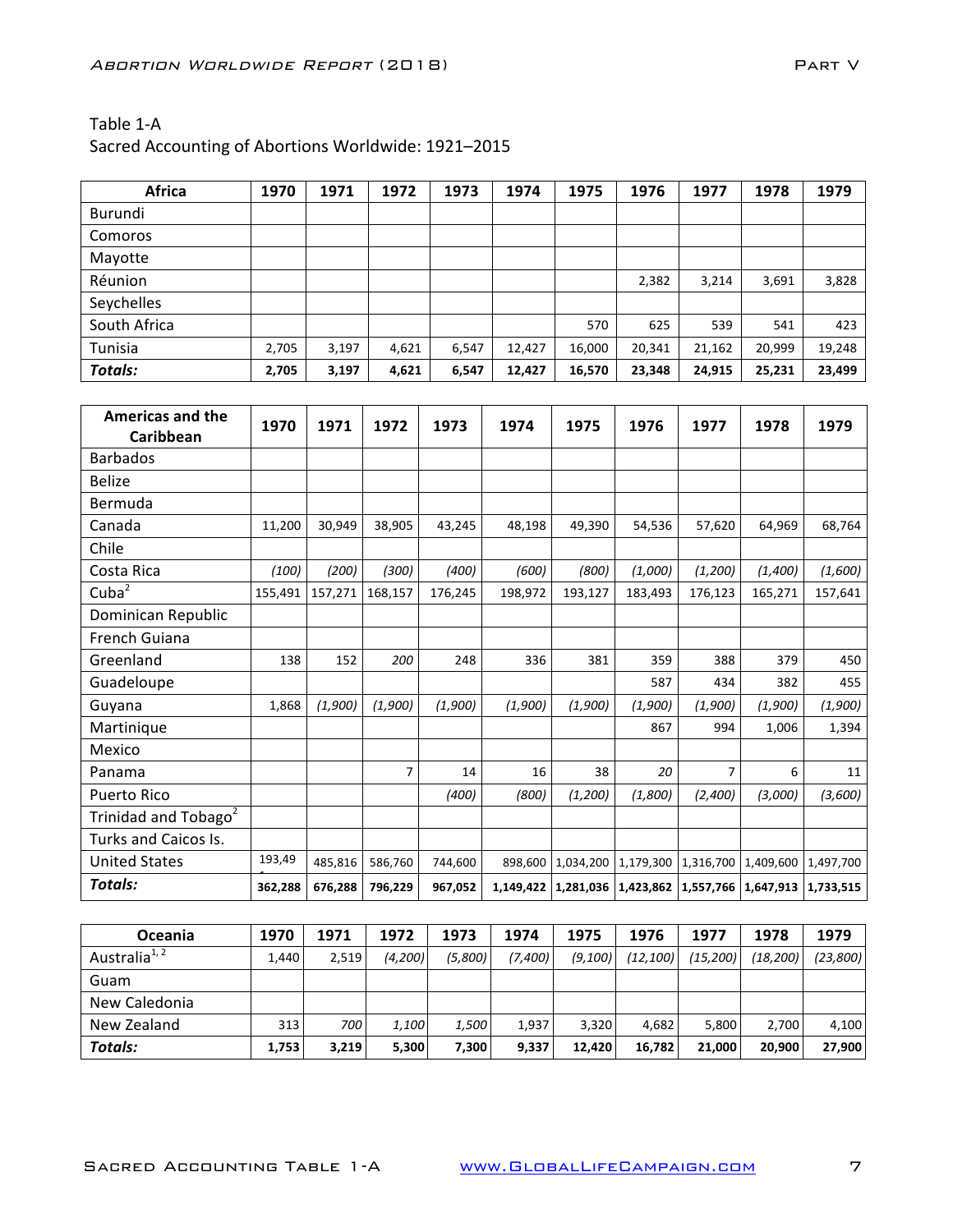| Africa       | 1980   | 1981   | 1982   | 1983   | 1984   | 1985   | 1986   | 1987   | 1988   | 1989   |
|--------------|--------|--------|--------|--------|--------|--------|--------|--------|--------|--------|
| Burundi      |        | (50)   | (100)  | (150)  | (200)  | (250)  | (300)  | (400)  | (500)  | (600)  |
| Comoros      |        |        | (10)   | (20)   | (30)   | (40)   | (50)   | (60)   | (70)   | (80)   |
| Mayotte      |        |        |        |        |        |        |        |        |        |        |
| Réunion      | 3,807  | 3,890  | 4,287  | 4,291  | 4,321  | 4,402  | 4,299  | 4,181  | 4,302  | 4,363  |
| Seychelles   |        | (10)   | (10)   | (10)   | (10)   | (10)   | 9      | (10)   | (10)   | (10)   |
| South Africa | 347    | 381    | 464    | 474    | 566    | 712    | 780    | 811    | 1,053  | 762    |
| Tunisia      | 20,482 | 20,718 | 21.009 | 20,347 | 20,869 | 21,343 | 21,913 | 23,072 | 23,348 | 21,100 |
| Totals:      | 24,636 | 25,049 | 25,880 | 25,292 | 25,996 | 26,757 | 27,351 | 28,534 | 29,283 | 26,915 |

| <b>Americas and the</b><br>Caribbean | 1980      | 1981      | 1982      | 1983    | 1984                | 1985                                    | 1986      | 1987      | 1988      | 1989      |
|--------------------------------------|-----------|-----------|-----------|---------|---------------------|-----------------------------------------|-----------|-----------|-----------|-----------|
| <b>Barbados</b>                      |           |           |           | (100)   | (300)               | (400)                                   | (500)     | (700)     | 800       | 800       |
| <b>Belize</b>                        | (100)     | (200)     | (400)     | (500)   | (600)               | 760                                     | 599       | 890       | 941       | 825       |
| Bermuda                              |           |           |           | 85      | 92                  | (90)                                    | (80)      | (80)      | (80)      | (70)      |
| Canada                               | 70,559    | 69,334    | 70,825    | 65,435  | 65,862              | 66,446                                  | 67,006    | 67,343    | 70,868    | 77,838    |
| Chile                                |           |           |           |         |                     |                                         | 47        | 47        | 49        | 42        |
| Costa Rica                           | (1,800)   | (2,000)   | (2,400)   | (2,900) | (3,300)             | (3,800)                                 | (4, 200)  | (4,700)   | (5, 100)  | (5,600)   |
| Cuba <sup>2</sup>                    | 128,870   | 132,667   | 152,558   | 124,791 | 139,588             | 138,671                                 | 160,926   | 152,704   | 155,325   | 151,146   |
| Dominican Republic                   |           |           |           |         |                     |                                         |           |           |           |           |
| French Guiana                        |           |           |           |         | 388                 | 400                                     | 500       | 500       | 500       | 570       |
| Greenland                            | 470       | 539       | 561       | 576     | 642                 | 654                                     | 748       | 823       | 841       | 894       |
| Guadeloupe                           | 561       | 592       | 424       | 390     | 500                 | 700                                     | 900       | 1,300     | 1,720     | 1,250     |
| Guyana                               | (1,900)   | (1,900)   | (1,900)   | (1,900) | (1,900)             | (1,900)                                 | (1,900)   | (1,900)   | (1,900)   | (1,900)   |
| Martinique                           | 1,487     | 1,864     | 2,211     | 2,455   | 2,321               | 1,753                                   | 1,800     | 1,900     | 1,900     | 1,950     |
| Mexico                               |           |           |           |         |                     |                                         |           |           |           |           |
| Panama                               | 26        | 11        | 12        | (10)    | (10)                | (10)                                    | (10)      | (10)      | (10)      | (10)      |
| <b>Puerto Rico</b>                   | (4,200)   | (4,800)   | (6, 200)  | (7,700) | (9, 100)            | (10,600)                                | (12,000)  | (13, 400) | (14,900)  | (16, 300) |
| Trinidad and Tobago <sup>2</sup>     |           |           |           |         |                     |                                         |           |           |           |           |
| Turks and Caicos Is.                 |           |           |           |         |                     |                                         |           |           |           |           |
| <b>United States</b>                 | 1,553,900 | 1,577,300 | 1,573,920 |         | 1,575,000 1,577,200 | 1,588,600                               | 1,574,000 | 1,559,100 | 1,590,800 | 1,566,900 |
| Totals:                              | 1,763,873 | 1,791,207 | 1,811,411 |         |                     | 1,781,842 1,801,803 1,814,784 1,825,216 |           | 1,805,397 | 1,845,734 | 1,826,095 |

| <b>Oceania</b>            | 1980      | 1981     | 1982     | 1983   | 1984   | 1985   | 1986   | 1987   | 1988   | 1989   |
|---------------------------|-----------|----------|----------|--------|--------|--------|--------|--------|--------|--------|
| Australia <sup>1, 2</sup> | (29, 400) | (35,000) | (40,600) | 46.500 | 54,600 | 66.000 | 70.100 | 70.500 | 73.000 | 77.700 |
| Guam                      |           |          |          |        |        |        |        |        |        |        |
| New Caledonia             |           |          |          |        |        |        |        |        |        |        |
| New Zealand               | 5.945     | 6,759    | 6.903    | 7.198  | 7.275  | 7.130  | 8.079  | 8.789  | 10,044 | 10,200 |
| Totals:                   | 35,345    | 41,759   | 47,503   | 53,698 | 61,875 | 73,130 | 78,179 | 79,289 | 83,044 | 87.900 |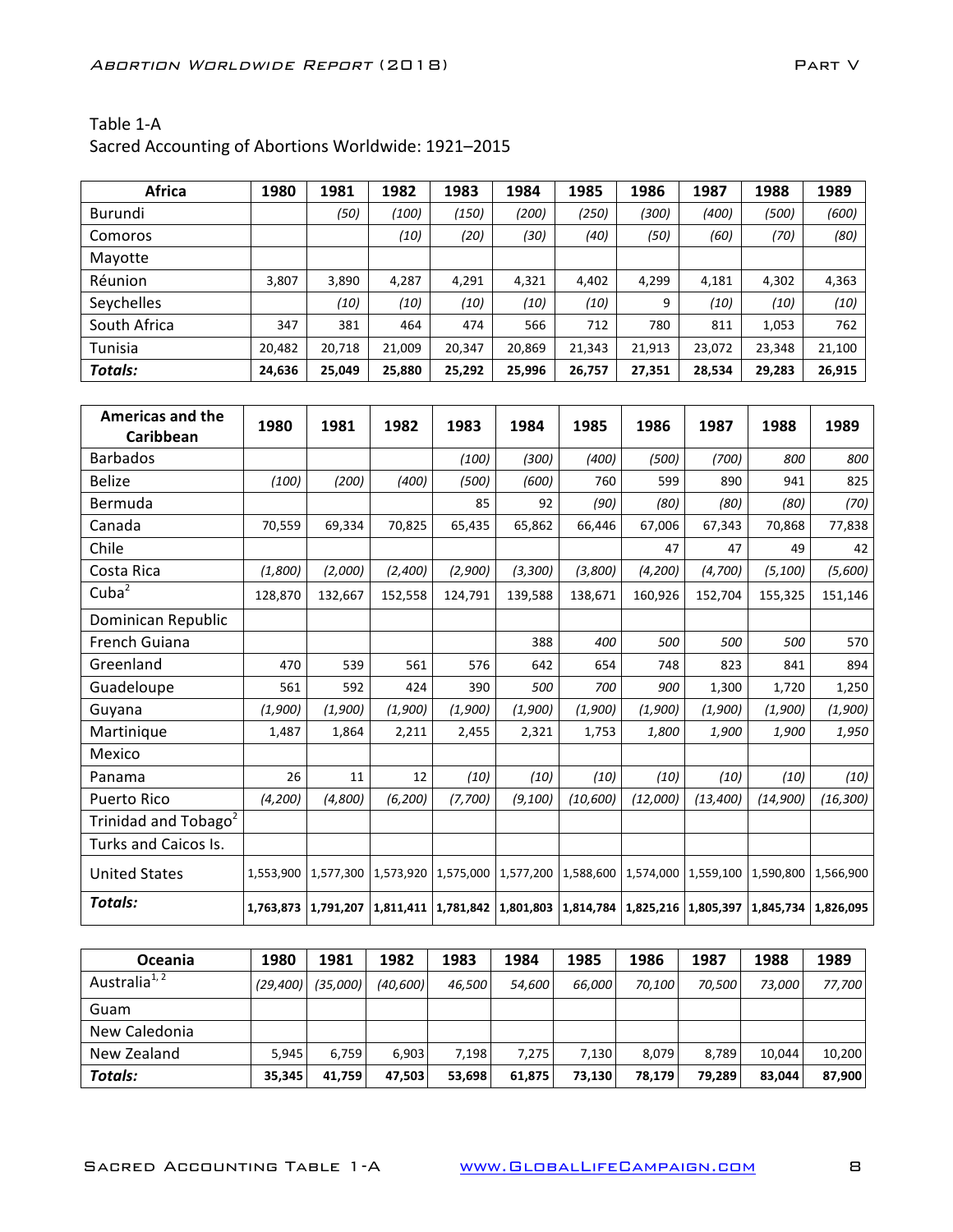| Africa       | 1990  | 1991   | 1992    | 1993     | 1994    | 1995    | 1996    | 1997    | 1998    | 1999    |
|--------------|-------|--------|---------|----------|---------|---------|---------|---------|---------|---------|
| Burundi      | (700) | (900)  | (1,100) | (1, 300) | (1,500) | (1,700) | (1,900) | (2,000) | (2,200) | (2,400) |
| Comoros      | (90)  | (100)  | (110)   | (120)    | (130)   | (130)   | (200)   | (200)   | (200)   | (300)   |
| Mayotte      |       |        | 121     | 174      | 247     | 344     | 353     | 426     | 511     | 754     |
| Réunion      | 4,324 | 4,615  | 4,573   | 4,650    | 4,827   | 4,748   | 4,570   | 4,750   | 4,657   | 4,759   |
| Seychelles   | (10)  | (10)   | (10)    | (10)     | (100)   | (250)   | 378     | 362     | 411     | 536     |
| South Africa | 756   | 1,024  | 1,449   | 1,582    | 1,600   | 1,600   | 1,600   | 26,519  | 40,353  | 46,309  |
| Tunisia      | 20,40 | 20,700 | 19,700  | 19,200   | 19,999  | 20,200  | 19,000  | 17,700  | 17,100  | 16,500  |
| Totals:      | 26,28 | 27,349 | 27,063  | 27,036   | 28,403  | 28,972  | 28,001  | 51,957  | 65,432  | 71,558  |
|              |       |        |         |          |         |         |         |         |         |         |

| <b>Americas and the</b>          | 1990     | 1991      | 1992      | 1993      | 1994                          | 1995                          | 1996      | 1997      | 1998      | 1999      |
|----------------------------------|----------|-----------|-----------|-----------|-------------------------------|-------------------------------|-----------|-----------|-----------|-----------|
| Caribbean                        |          |           |           |           |                               |                               |           |           |           |           |
| <b>Barbados</b>                  | 800      | 709       | 723       | 593       | 588                           | 484                           | 533       | 583       | 644       | 526       |
| <b>Belize</b>                    | 1,001    | 990       | 1,300     | 1,600     | 2,000                         | 2,300                         | 2,603     | (2,600)   | (2,600)   | (2,600)   |
| Bermuda                          | (70)     | (60)      | (60)      | (50)      | (50)                          | (40)                          | (40)      | (30)      | 29        | 54        |
| Canada                           | 91,476   | 93,885    | 101,726   | 104,192   | 106,179                       | 107,870                       | 111,456   | 111,526   | 110,223   | 105,631   |
| Chile                            | 29       | 67        |           |           |                               |                               |           |           |           |           |
| Costa Rica                       | (6,000)  | (6, 500)  | (6,900)   | (7,400)   | (7,800)                       | 8,253                         | 9,009     | 8,705     | 8,850     | 9,160     |
| Cuba <sup>2</sup>                |          | 124,059   | 105,000   | 86,906    | 89,421                        | 83,963                        | 83,827    | 80,097    | 75,109    | 80,037    |
| Dominican Republic               |          |           |           |           |                               | 18,377                        | 20,852    | 22,911    | 31,068    | 27,400    |
| French Guiana                    | 833      | 955       | 989       | 1,060     | 1,001                         | 1,197                         | 1,236     | 1,270     | 1,166     | 1,353     |
| Greenland                        | 913      | 962       | 921       | 979       | 1,002                         | 880                           | 862       | 865       | 915       | 842       |
| Guadeloupe                       | 2,270    | 2,930     | 3,080     | 3,840     | 4,320                         | 5,200                         | 5,560     | 5,600     | 5,025     | 5,432     |
| Guyana                           | (1,900)  | (1,900)   | (1,900)   | (1,900)   | (1,900)                       | (4,000)                       | 7,711     | 6,614     | 5,591     | 6,249     |
| Martinique                       | 1,980    | 2,023     | 1,957     | 2,102     | 2,294                         | 2,177                         | 2,405     | 2,284     | 2,388     | 2,554     |
| Mexico                           |          |           |           |           |                               | 463                           | 2,724     | 2,938     | 3,189     | 3,486     |
| Panama                           | (10)     | (10)      | (10)      | (10)      | (10)                          | (10)                          | (10)      | (10)      | (10)      | (10)      |
| Puerto Rico                      | (17,800) | 19,200    | 19,200    | (18, 800) | (18, 400)                     | (18,000)                      | (17,600)  | (17, 200) | (16, 800) | (16, 400) |
| Trinidad and Tobago <sup>2</sup> |          | 25        | 33        | 13        | 16                            | 25                            | 9         | 1         | 4         | 6         |
| Turks and Caicos Is.             |          |           |           |           |                               |                               | 42        | 40        | 40        | 40        |
| <b>United States</b>             | 1,608,60 | 1,556,510 | 1,528,930 | 1,495,000 |                               | 1,423,000 1,359,400 1,360,160 |           | 1,335,000 | 1,319,000 | 1,314,800 |
| <b>Totals:</b>                   | 1,881,21 | 1,810,785 | 1,772,729 |           | 1,724,445 1,657,981 1,612,639 |                               | 1,626,639 | 1,598,274 | 1,582,651 | 1,576,580 |

| <b>Oceania</b>            | 1990   | 1991   | 1992   | 1993   | 1994    | 1995    | 1996    | 1997    | 1998    | 1999    |
|---------------------------|--------|--------|--------|--------|---------|---------|---------|---------|---------|---------|
| Australia <sup>1, 2</sup> | 81.000 | 82.300 | 85.900 | 86.100 | 88.900  | 91.200  | 89.800  | 88.100  | 87.500  | 86,300  |
| Guam                      |        |        |        | (10)   | (10)    | (10)    | (20)    | (20)    | (20)    | (20)    |
| New Caledonia             |        |        |        |        |         |         |         | 1,568   | 1.466   | 396     |
| New Zealand               | 11,173 | 11.613 | 11.595 | 11.893 | 12.835  | 13.652  | 14.805  | 15.208  | 15,029  | 15,501  |
| Totals:                   | 92.173 | 93.913 | 97.495 | 98,003 | 101.745 | 104.862 | 104.625 | 104.896 | 104.015 | 102.217 |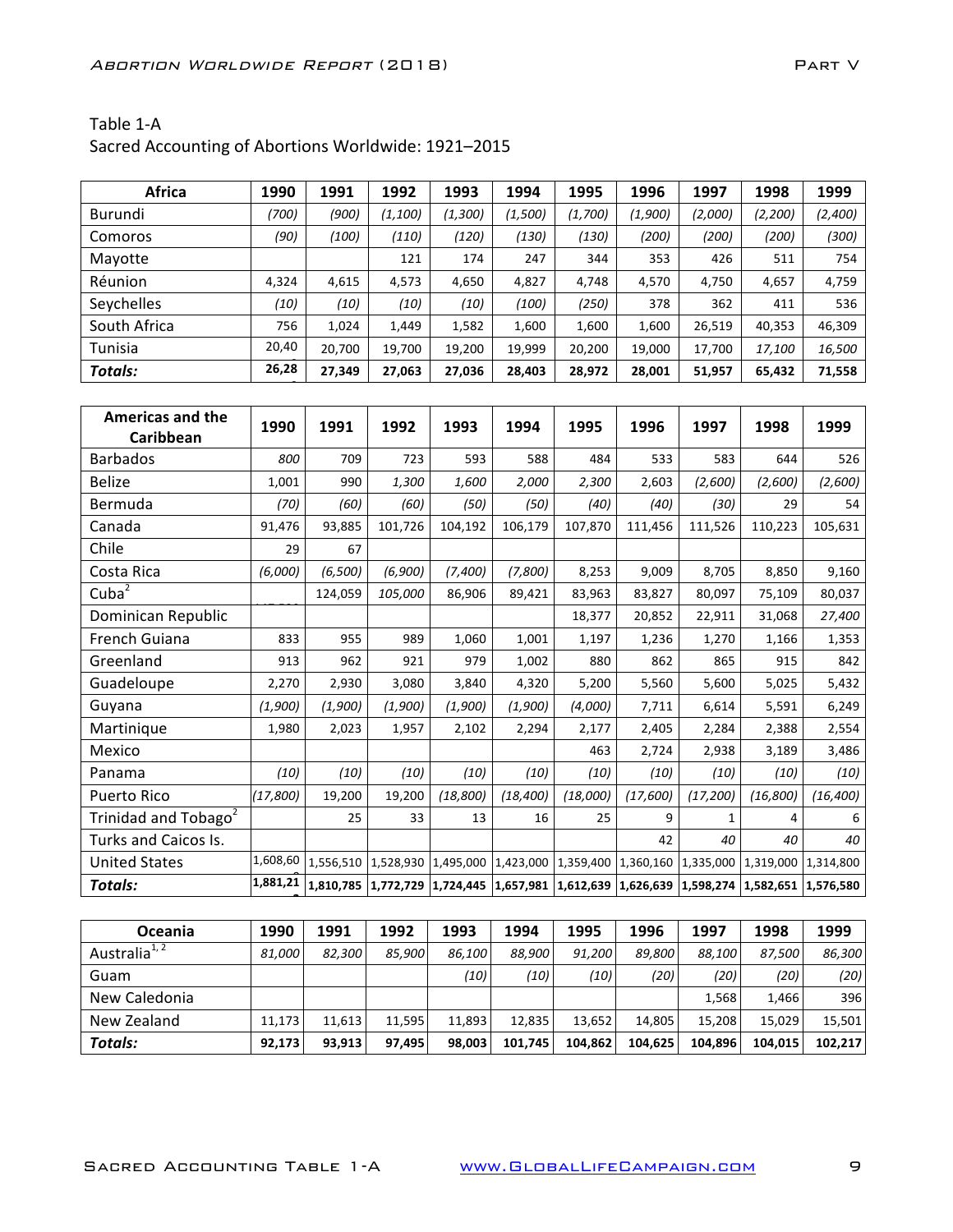| Africa       | 2000   | 2001   | 2002   | 2003   | 2004    | 2005    | 2006    | 2007    | 2008    | 2009    |
|--------------|--------|--------|--------|--------|---------|---------|---------|---------|---------|---------|
| Burundi      | 2,605  | 2,409  | 3,011  | 2,956  | 3,298   | 3,900   | 4,500   | 5,100   | 5,700   | 6,329   |
| Comoros      | (300)  | (300)  | (400)  | (400)  | (400)   | (500)   | (500)   | 509     | 475     | 382     |
| Mayotte      | 909    | 1,066  | 1,260  | 1,494  | 1,587   | 1,666   | 1,648   | 1,531   | 1,740   | 1,735   |
| Réunion      | 4,404  | 4,339  | 4,385  | 4,280  | 4,155   | 4,571   | 4,523   | 4,543   | 4,564   | 4,402   |
| Seychelles   | 495    | 461    | 460    | 440    | 435     | 413     | 443     | 446     | 453     | 471     |
| South Africa | 55,115 | 57,539 | 59,653 | 72,781 | 87,155  | 96,600  | 95,000  | 79,900  | 93,400  | 88,500  |
| Tunisia      | 15,918 | 14,950 | 14,232 | 16,000 | 14,402  | 14,540  | 13,495  | 13,444  | 18,500  | 14,699  |
| Totals:      | 79,746 | 81,064 | 83,401 | 98,351 | 111,432 | 122,190 | 120,109 | 105,473 | 124,832 | 116,518 |

| <b>Americas and the</b>          | 2000      | 2001                                                                                                                  | 2002    | 2003      | 2004      | 2005    | 2006                          | 2007    | 2008      | 2009      |
|----------------------------------|-----------|-----------------------------------------------------------------------------------------------------------------------|---------|-----------|-----------|---------|-------------------------------|---------|-----------|-----------|
| Caribbean                        |           |                                                                                                                       |         |           |           |         |                               |         |           |           |
| <b>Barbados</b>                  | 528       | 645                                                                                                                   | 514     | 500       | 470       | 510     | 540                           | (500)   | (500)     | (500)     |
| <b>Belize</b>                    | (2,600)   | (2,600)                                                                                                               | (2,600) | (2,600)   | (2,600)   | (2,600) | (2,600)                       | (2,600) | (2,600)   | (2,600)   |
| Bermuda                          | 145       | 113                                                                                                                   | 71      | 63        | 215       | 237     | 222                           | 90      | 283       | 303       |
| Canada                           | 105,454   | 113.660                                                                                                               | 114,000 | 115,000   | 112,900   | 112,100 | 115,400                       | 115,556 | 116,100   | 114,800   |
| Chile                            |           |                                                                                                                       |         |           |           |         |                               |         |           |           |
| Costa Rica                       | 9,711     | 8,220                                                                                                                 | 8,332   | 8,967     | 8,801     | 8,411   | 8,367                         | 8,504   | 8,733     | 7,848     |
| Cuba <sup>2</sup>                | 76,293    | 69,563                                                                                                                | 70,823  | 65,628    | 67,277    | 62,530  | 67,903                        | 66,008  | 74,905    | 84,724    |
| Dominican Republic               | 23,800    | 20,187                                                                                                                | 28,091  | 24,899    | 26,438    | 29,167  | 29,300                        | 29,526  | 26,318    | 22,828    |
| French Guiana                    | 1,409     | 1,643                                                                                                                 | 1,699   | 1,783     | 1,646     | 1,772   | 1,914                         | 2,132   | 2,106     | 2,143     |
| Greenland                        | 944       | 814                                                                                                                   | 822     | 869       | 905       | 899     | 904                           | 887     | 904       | 799       |
| Guadeloupe                       | 5,000     | 4,977                                                                                                                 | 4,975   | 5,350     | 5,101     | 5,017   | 4,626                         | 4,535   | 4,270     | 4,022     |
| Guyana                           | 6,104     | 4,977                                                                                                                 | 4,700   | 4,500     | (3,900)   | (3,400) | (2,900)                       | (2,500) | (2, 200)  | (1,900)   |
| Martinique                       | 2,627     | 2,502                                                                                                                 | 2,614   | 2,394     | 2,466     | 2,565   | 2,392                         | 2,458   | 2,618     | 2,302     |
| Mexico                           | 3,281     | 3,120                                                                                                                 | 3,223   | 3,486     | 752       | 735     | 799                           | 4,799   | 13,404    | 16,475    |
| Panama                           | 11        | (10)                                                                                                                  | (10)    | (10)      | (10)      | (10)    | (10)                          | (10)    | (10)      | (10)      |
| Puerto Rico                      | (16,000)  | 15,600                                                                                                                | 8,516   | 7,781     | 9,215     | 6,904   | 5,538                         | 5,521   | 4,853     | 5,279     |
| Trinidad and Tobago <sup>2</sup> | 4         | 4                                                                                                                     | 1       | 1         | 5         |         |                               |         |           |           |
| <b>Turks and Caicos</b>          | 40        | 40                                                                                                                    | 39      | 32        | 43        | 32      | (30)                          | (30)    | (30)      | (30)      |
| United States Is.                | 1,312,990 | 1,291,000 1,269,000                                                                                                   |         | 1,250,000 | 1,222,100 |         | 1,206,200 1,242,200 1,209,640 |         | 1,212,350 | 1,151,600 |
| <b>Totals:</b>                   |           | 1,566,941   1,539,675   1,520,030   1,493,863   1,464,844   1,443,089   1,485,645   1,455,296   1,472,184   1,418,163 |         |           |           |         |                               |         |           |           |

| <b>Oceania</b>            | 2000    | 2001    | 2002    | 2003    | 2004    | 2005   | 2006    | 2007    | 2008    | 2009    |
|---------------------------|---------|---------|---------|---------|---------|--------|---------|---------|---------|---------|
| Australia <sup>1, 2</sup> | 87.600  | 89.000  | 87.200  | 85.100  | 84.300  | 81.100 | 83.900  | 84.000  | 83.900  | 83,600  |
| Guam                      | 22      | 20 I    | 20      | 21      | 93      | 47     | 20      | 224     | 327     | 266     |
| New Caledonia             | 600     | 744     | 669     | 1.344   | 1,379   | 973    | 1.427   | 1,322   | 1.445   | 1,479   |
| New Zealand               | 16,103  | 16.410  | 17.380  | 18.511  | 18,211  | 17.531 | 17.934  | 18,382  | 17.940  | 17,550  |
| Totals:                   | 104.325 | 106.174 | 105.269 | 104.976 | 103.983 | 99.651 | 103.281 | 103.928 | 103.612 | 102.895 |